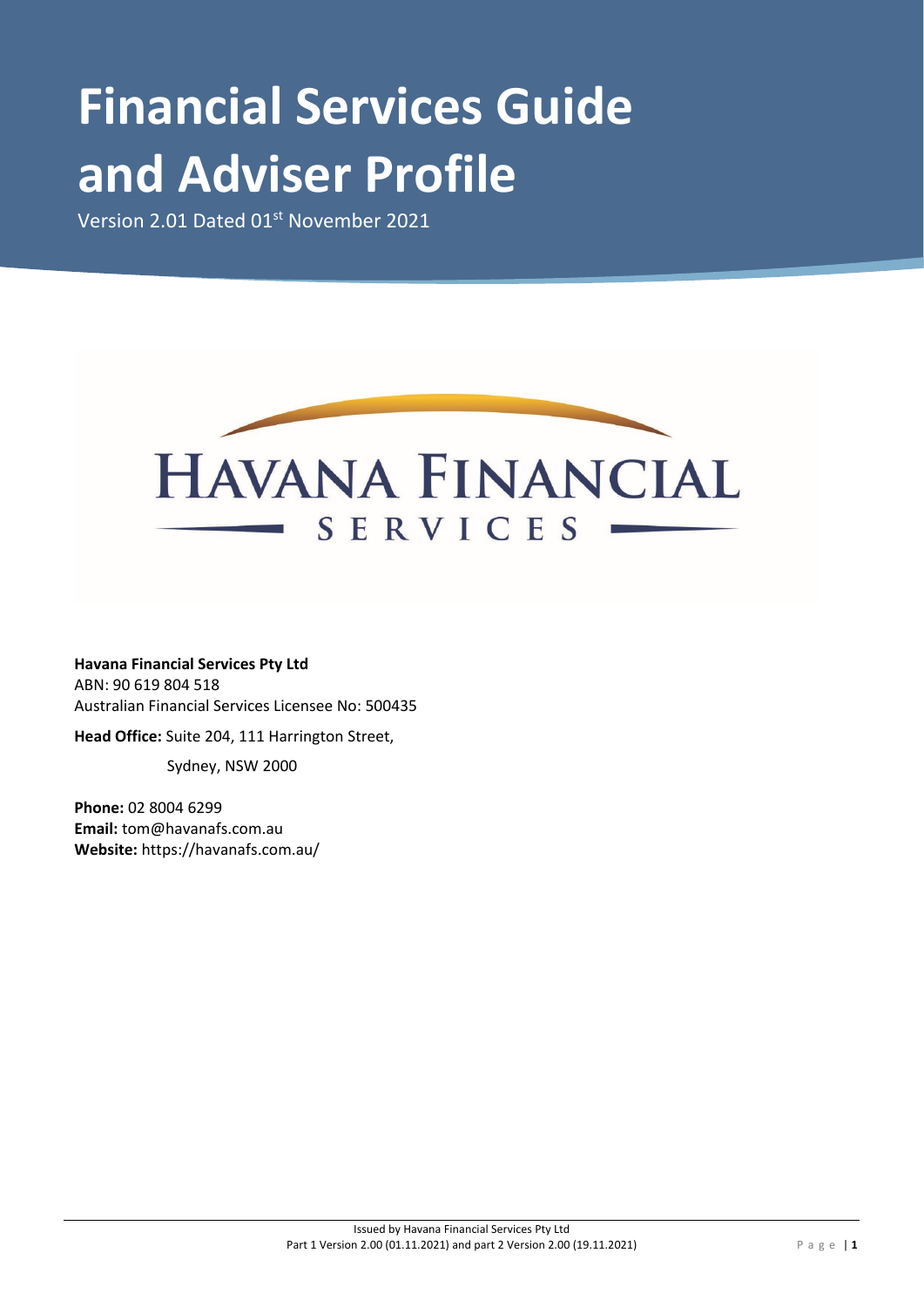# **PART 1 – FINANCIAL SERVICES GUIDE**

This Financial Services Guide (FSG) is issued by **Havana Financial Services Pty Ltd** ABN 90 619 804 518 AFSL 500435, referred to as **Havana Financial Services** "we". "us", and "our".

**Havana Financial Services** is a diversified financial services group that provides wealth management and stock broking licensee services. **Havana Financial Services** is not related to any Bank or Institution.

Please refer to the website www.havanafs.com.au for details on the company.

There are two parts to this FSG. Please make sure that you read both parts before making any decision based on our advice. This document is Part one and Part two is the Adviser's Profile, which includes information about your financial adviser ("adviser"), who is one of our Authorised Representatives. Any reference to an adviser will include the deals of the adviser's company if they are part of a corporate entity. If the adviser's profile is not attached, please ask the adviser for this profile, or contact **Havana Financial Services** Head Office whose contact details are in the next section. Your adviser is authorised by us to distribute this FSG.

#### **WHAT IS A FINANCIAL SERVICES GUIDE (FSG)**

The Financial Services Guide (FSG) is an important document that is designed to help you decide whether to use the financial services offered. The main purpose of the Financial Services Guide (FSG) is to give you an overview of the financial services that are being offered and it provides you with the following information:

- About us;
- What kinds of financial services we are authorised to provide to you;
- The process we follow to provide financial services;
- **How we, our Authorised Representatives (and any other relevant** persons) are remunerated;
- **Are there any of our associations or relationships that might** influence the financial services we offer?
- How we collect, use and disclose the information you provide to us
- Our complaints handling procedures and external dispute resolution procedures including how you can access them.

The terms Representative, Authorised Representative, Corporate Authorised Representative, and Advice Provider means that a person, or entity, is authorised to represent a business that holds an Australian Financial Services (AFS) licence. **Havana Financial Services**is the holder of an AFS Licence and is therefore responsible for the financial services provided, including the distribution of this Financial Services Guide (FSG).

As there are many different titles in the marketplace describing such authorised representatives and advice providers throughout this document we are describing them as Adviser(s) or Your Adviser(s).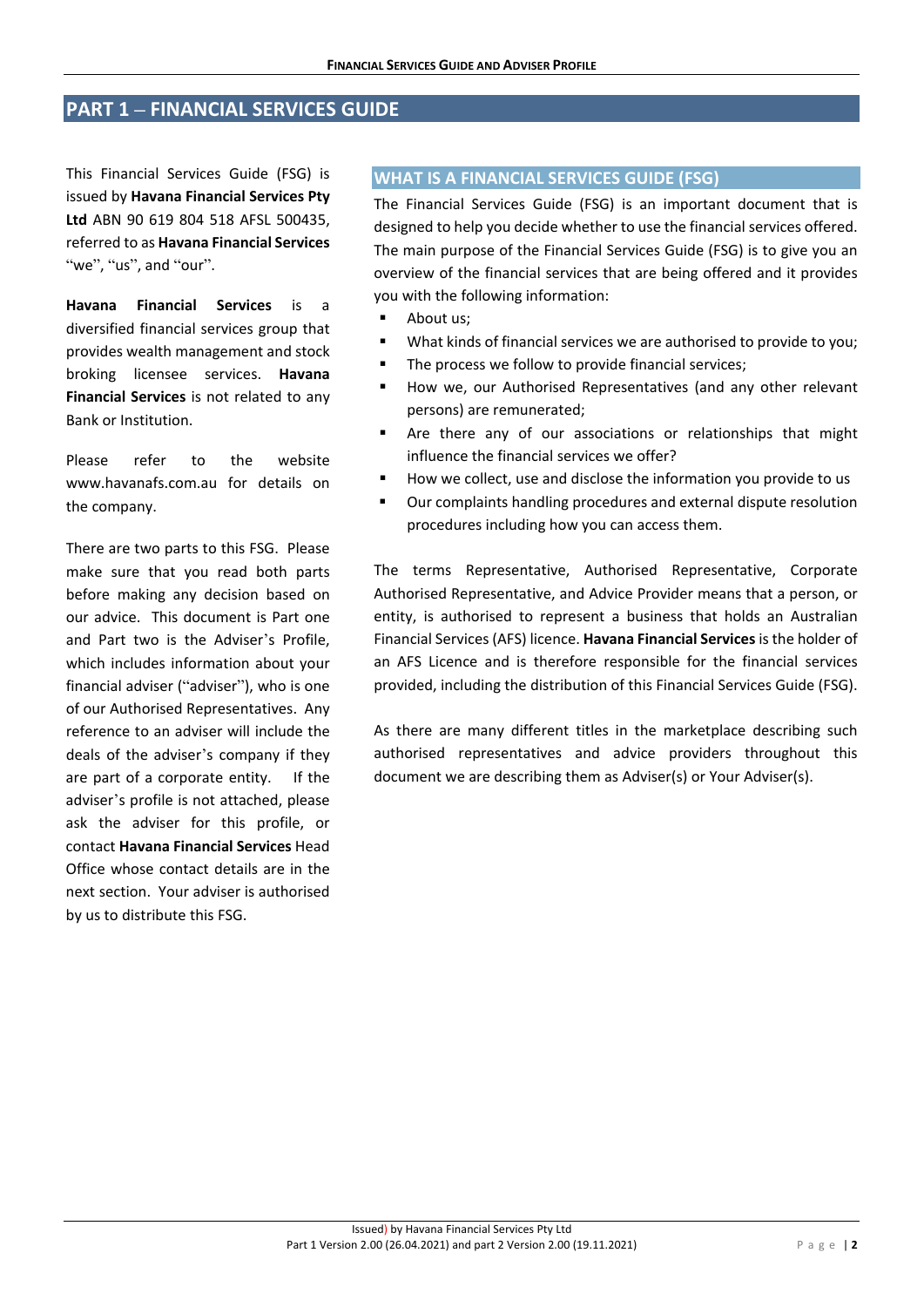# **WHAT KINDS OF FINANCIAL SERVICES WE ARE AUTHORISED TO PROVIDE TO YOU AND WHAT KINDS OF FINANCIAL PRODUCTS DO THESE SERVICES RELATE TO?**

Havana Financial Services is authorised to provide product advice on and to deal in the following strategies and classes of products to both Retail and Wholesale Clients:

## **Strategies**

Financial planning strategies including:

- Tax planning (in consultation with your tax adviser)
- Estate planning
- Business succession planning including life risk insurance
- Life Insurance and risk management
- **Derivatives**
- Pre and post retirement planning
- Retirement income
- Social security advice
- Investments
- Self-managed superannuation funds (SMSF)
- Wealth accumulation
- Wealth creation
- **Gearing**
- Standard Margin lending
- Superannuation and rollover advice
- Asset allocation and management advice
- Ongoing advice and review services

#### **Product Classes**

- Deposit and payment products limited to; basic deposit products and deposit products other than basic deposit products.
- Debentures, stocks or bonds issued or proposed to be issued by a government.
- **Derivatives**
- Life Products including: Investment Life Insurance Products, and Life Risk Insurance Products.
- Interests in managed investment schemes including: Investor directed portfolio services.
- Retirement savings accounts ("RSA") products (within the meaning of the Retirement Savings Account Act 1997).
- Securities.
- Standard Margin Lending Facility.
- Superannuation.

**Your Adviser may only be authorised to provide advice in some of the above areas. Please refer to the Adviser Profile (Part 2 of this FSG) which sets out those areas your Adviser is authorised to provide you with advice and recommendations.**

Please note that only products approved by **Havana Financial Services** may be recommended by the adviser.

If you hold a specific product which is under a class of product covered by the Havana Financial Services licensee, your adviser may review and advise you on this product even though it is not on our APL. However, your Adviser will not be able to deal in, write or arrange further business on this product if it is not on our:

- APL;
- is a product on which they are not authorised to provide personal advice. The Adviser Profile (Part two of this FSG) outlines the classes of financial products on which they can provide advice.

Your adviser may also conduct separate business activities such as accounting, mortgage advice and other services not provided under our licence. We are only responsible for the financial products and services described in this FSG and on our APL. From 1 July 2014, new regulation requires your financial adviser to declare whether they are a registered (tax) adviser and the tax (financial) advice service they are authorised to provide.

# **NOT INDEPENDENT**

Havana Financial Services receives commission payment on Life Insurance Products. This allows us to advise and place your insurance without charging you, the client, directly but rather receiving remuneration from product issuers. By doing this we are not allowed to use the words Independent, Impartial or Unbiased when describing our business. For more information on this please ask your adviser.

# **THE PROCESS WE FOLLOW TO PROVIDE FINANCIAL SERVICES**

Your adviser acts as our Authorised Representative when providing personal advice to you and therefore we are responsible for any advice given. Your adviser is under an obligation to act in your best interests in relation to any personal advice provided to you (known as the 'best interest duty').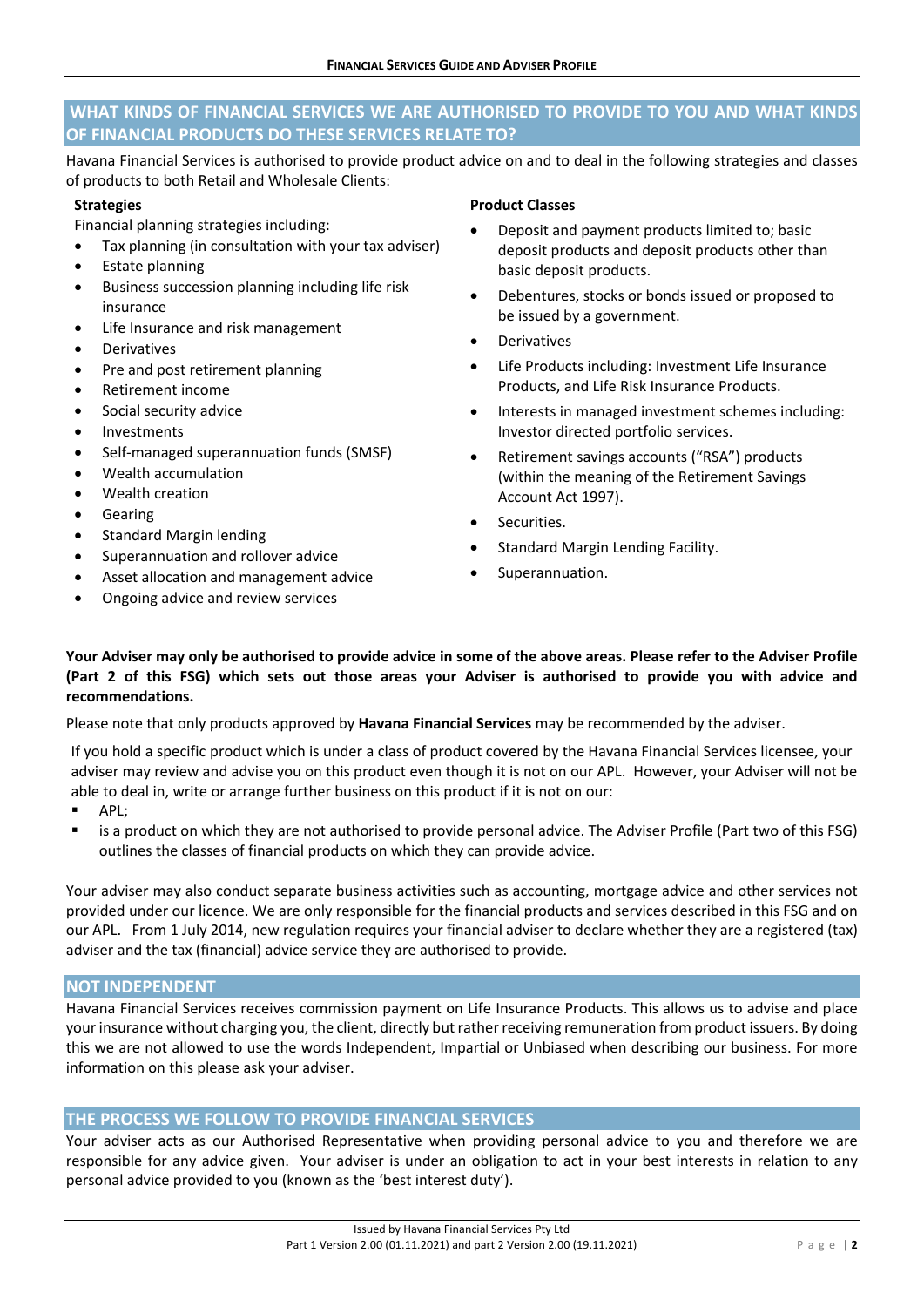Your adviser is authorised by us to give you personal advice, but in order for them to do so, you need to provide them with information about your needs, goals and objectives. If you choose not to provide your adviser with this information, any advice they provide may not be appropriate to your needs.

# **PROVIDING YOUR ADVISER WITH INSTRUCTIONS ON HOW TO BUY OR SELL FINANCIAL PRODUCTS.**

You may specify how you would like to give your adviser instructions, for example, in writing, by telephone, fax or other means. However, in some instances your adviser will require your instructions to be in writing. For your own protection, you should not:

- sign any blank forms or documents
- appoint any financial adviser to act as your attorney or authorised signatory
- nominate any financial adviser to receive your statements without you also receiving a copy, or
- give your adviser unclear or misleading instructions or false information.

Other documents that you may receive in addition to the FSG and Adviser Profile, your financial adviser may provide you with the following documents:

A Statement of Advice (SoA) or Record of Advice (RoA).

Before your adviser provides you with any personal financial product advice (personal advice), they will collect information about you, your objectives, financial situation and needs. The SoA will set out the advice and the basis upon which it is given. You may then decide whether or not to act on it. It will also set out information about our remuneration and your adviser's remuneration and disclose any associations or relationships which might reasonably be expected to influence them when providing the advice. Any subsequent personal advice that is provided to you may, if it is in relation that has already been provided to you, be documented in an ROA, provided there has not been a significant change in your personal circumstances or the basis upon which the initial advice was provided. Copies of all advice documents will be retained on your client file and you may request a copy by contacting your adviser.

A Product Disclosure Statement (PDS).

If a particular financial product (other than securities) is recommended by your adviser you must also be provided with a PDS issued by the product issuer. The PDS contains information about the benefits, risks and other features of the product, which will enable you to make an informed decision about whether to purchase the product.

## **HOW WE, OUR ADVISERS (AND OTHER RELEVANT PERSONS) ARE REMUNERATED**

Both we, and your adviser receive remuneration from:

- service and advice fees paid by you;
- Remuneration and other payments paid by product providers;
- other benefits.

All Fees and Remunerations must be paid to us, the Financial Services Licensee. We will then forward on to your adviser their share of the fee or remuneration.

No Fee or Remuneration is allowed to be paid to your Adviser directly or by way of direct debt to your adviser's account.

#### **Service and advice fees paid by you**

Your adviser will discuss and explain our fee structure with you before we provide you with any financial advisory services. The types of fees you can be charged are listed below. Also, you may be charged a combination, or part of, any of these fees:

- Fee for advice your adviser may charge fees for the preparation and implementation of the advice. These fees will be based on your individual circumstances, the complexity of your situation and the time it takes to prepare personal financial advice for you.
- Ongoing advice fee your adviser may charge a fee to provide ongoing portfolio reviews and/or for the provision of ongoing services. This fee will be either a set amount or based on the amount of funds under our advice, and/or the time involved in reviewing your portfolio, e.g. an hourly rate. Your adviser will discuss these fees with you prior to giving you the advice.
- **General Advice / Execution Only instructions**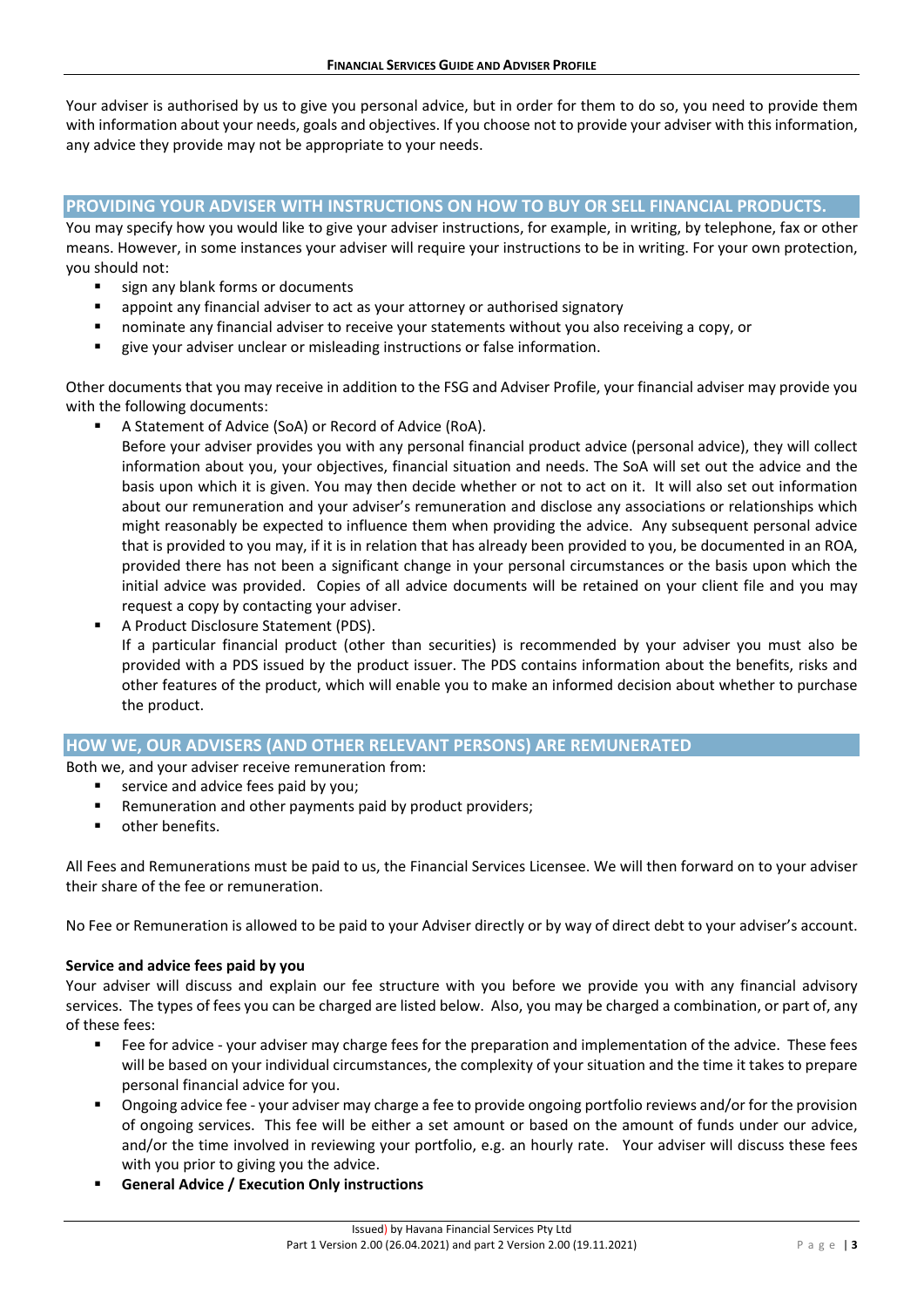Where "General Advice" or an "Execution Only" instruction is provided, you may request particulars of remuneration payable to us and to your adviser, directly from your adviser. Please refer to the Adviser Profile attached for information about any portion of these fees that we may retain and please ask your adviser, or us, if you require further information about any of the fees and charges that you pay.

## **Payment methods**

Our fees are either invoiced to you directly, or deducted from your investments, or a combination of these methods. Where it is debited from your investments, it is normally referred to as the Adviser Service Fee. In most instances, you will be able to select the method of payment that suits you best. Your Adviser will discuss and agree the method of payment with you before providing you with services. The specific fees and services that you will pay for will be set out in your SoA or other advice documents, your annual fee disclosure statement or client service agreement. Your current options:

- You may choose to be charged a financial planning advice fee that is based on the time spent preparing your SoA (or other advice document) and is dependent on the complexity of the advice; or
- You may enter into a service agreement with your adviser that covers items such as ongoing advice, newsletters, annual reviews and portfolio valuation reports. You and your adviser should discuss the services to be included and the fee that you will pay. Alternatively, it will be set out in the service agreement provided by your adviser either before, or at the time, you are presented with your SoA.

#### **Remunerations and other payments paid by product providers**

If you implement a financial product through us, we may receive payments in the form of initial remuneration and/or ongoing remuneration from the financial product providers. These remunerations are included in the fees and premiums you pay for the product. This is not an additional cost to you.

#### **Investment products held pre 1 July 2013**

We may receive initial (upfront) remuneration from the product provider for additional amounts invested in products you held prior to 1 July 2013. Generally, the remuneration will be a percentage of the amount you invest (may be up to 5.5 per cent including GST) and may vary from product to product.

We may also receive ongoing (trail) remuneration from the product provider on a periodic basis for the duration of your investment. Details of such remuneration (which may be up to 1.1 per cent including GST) will be set out in your SoA.

#### **Investment products held post 1 July 2013**

For most products with an investment component entered into after 1 July 2013, remuneration, both initial and ongoing, will be agreed to by you with your adviser and detailed in your ongoing fee agreement you have with your adviser.

#### **Risk insurance products**

We may receive initial remuneration from the life insurance company for risk insurance products that you purchase and we may also receive ongoing remuneration when you renew your policy. This remuneration is taken out of the premium that you pay and is not a separate charge to you. Applicable risk insurance remunerations are included in the Adviser Profile and will be detailed in your SOA. No remuneration is payable on group insurance policies held within your superannuation that commenced after 1 July 2013. For group insurance policies within superannuation that commenced prior to 1 July 2013, remunerations may be received. Remunerations may also be received in relation to retail insurance policies held within superannuation irrespective of the date of commencement.

#### **Referral arrangements**

Your adviser may have referral arrangements or associations with other financial services providers, such as accountants. These are detailed in the Adviser Profile and may be referred to in any advice document provided to you.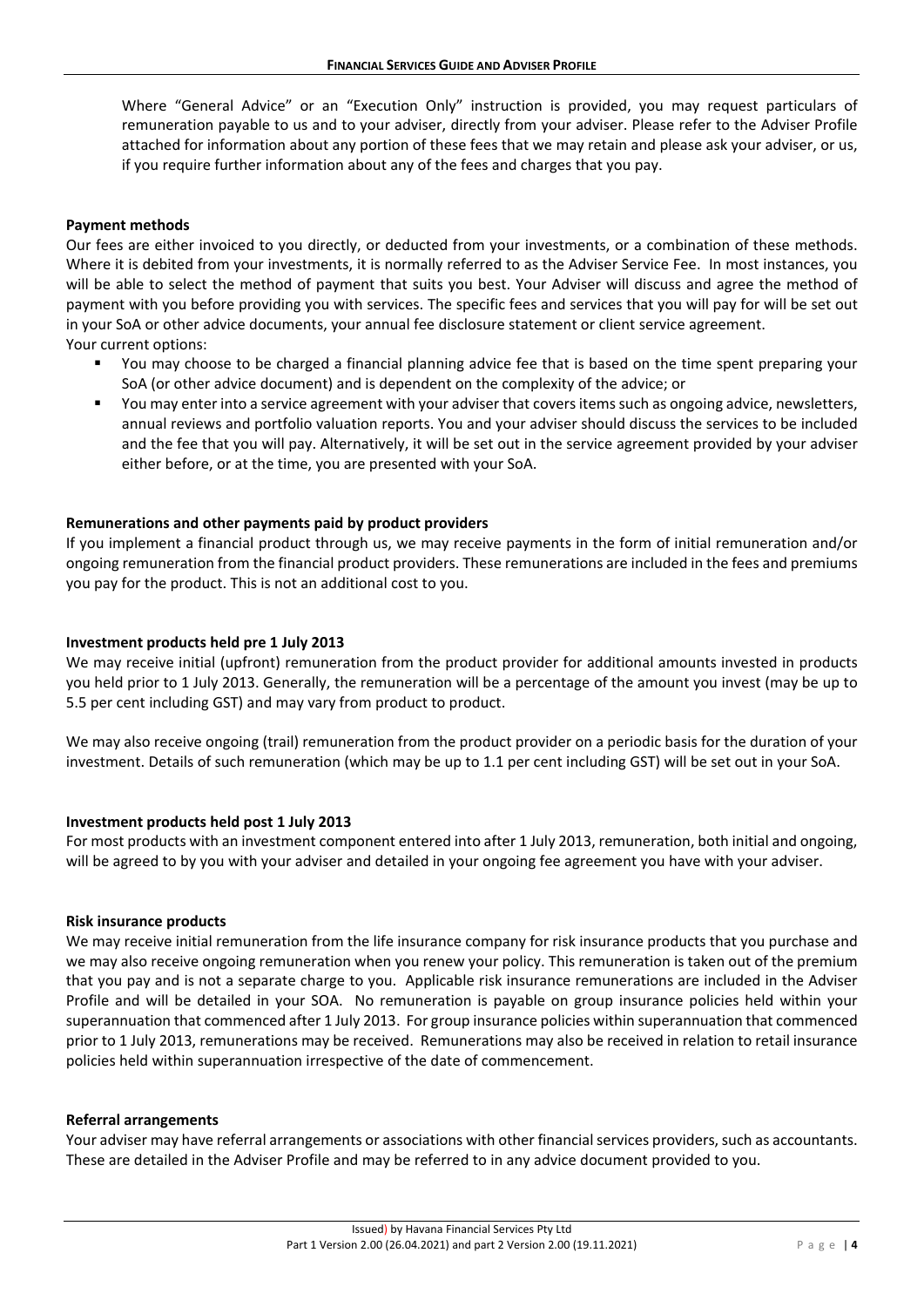# **HOW WE COLLECT, USE AND DISCLOSE INFORMATION**

Your adviser will retain the following personal information on your client file:

- 1. A record of what you tell your adviser about your objectives, financial situation and needs to enable your adviser to give you personal advice.
- 2. A copy of all personal advice provided to you. This includes the Statement of Advice or Record of Advice (SoA or RoA) provided to you when you initially received personal advice, as well as any subsequent advice. and
- 3. Other records relating to the provision of financial services and advice given to you. Ask your adviser if you would like to examine your client file. You can request a copy of any advice document either by phone or in writing. Please allow at least seven working days to process your request.

If your adviser leaves our licence and starts providing financial services under another licensee, your information may be transferred to the new licensee. You will be advised of any such transfer prior to it taking place and you will be given the opportunity to remain with one of our **Havana Financial Services** advisers if you prefer to do so.

#### **Your privacy**

We are committed to maintaining the privacy and security of your personal information. Your personal information will be collected for the primary purpose of providing you with the services described in this FSG. If you do not provide the personal information requested, we may be unable to provide you with the financial services you have requested.

#### **Anti-Money Laundering and Counter Terrorism**

As a financial service provider, we have an obligation under the Anti-Money Laundering and Counter Terrorism Finance Act 2006 (Cth) to verify your identity and the source of any funds. This means that we will ask you to present identification documents to meet the ID requirements which are determined by the relevant regulator AUSTRAC. We will also retain copies of this information. In connection with providing our services to you, we may disclose information about you to your Authorised Representatives and to other professionals, such as insurance providers, superannuation trustees, product issuers, auditors and our service providers.

We are unlikely to disclose your personal information to overseas recipients. However, any overseas disclosure does not affect our commitment to safeguarding your personal information and we will take reasonable steps to ensure any overseas recipient of your personal information complies with the Australian privacy law. Should your adviser utilise an overseas service provider, these arrangements will be detailed in their Adviser Profile.

#### **Your Privacy**

Your personal information will be handled in accordance with our Privacy Policy which outlines how we collect, use, store and disclose your personal information. For more information, including how to access or correct your personal information, or how to complain about a breach of the Australian Privacy Principles, please read our Privacy Policy which can be accessed on our website (www.havanafs.com.au) or by contacting us on 02 8004 6299 or by writing to:

Privacy Officer **Havana Financial Services Pty Ltd** Suite 204, 111 Harrington Street, Sydney, NSW 2000

or by asking your adviser for a copy.